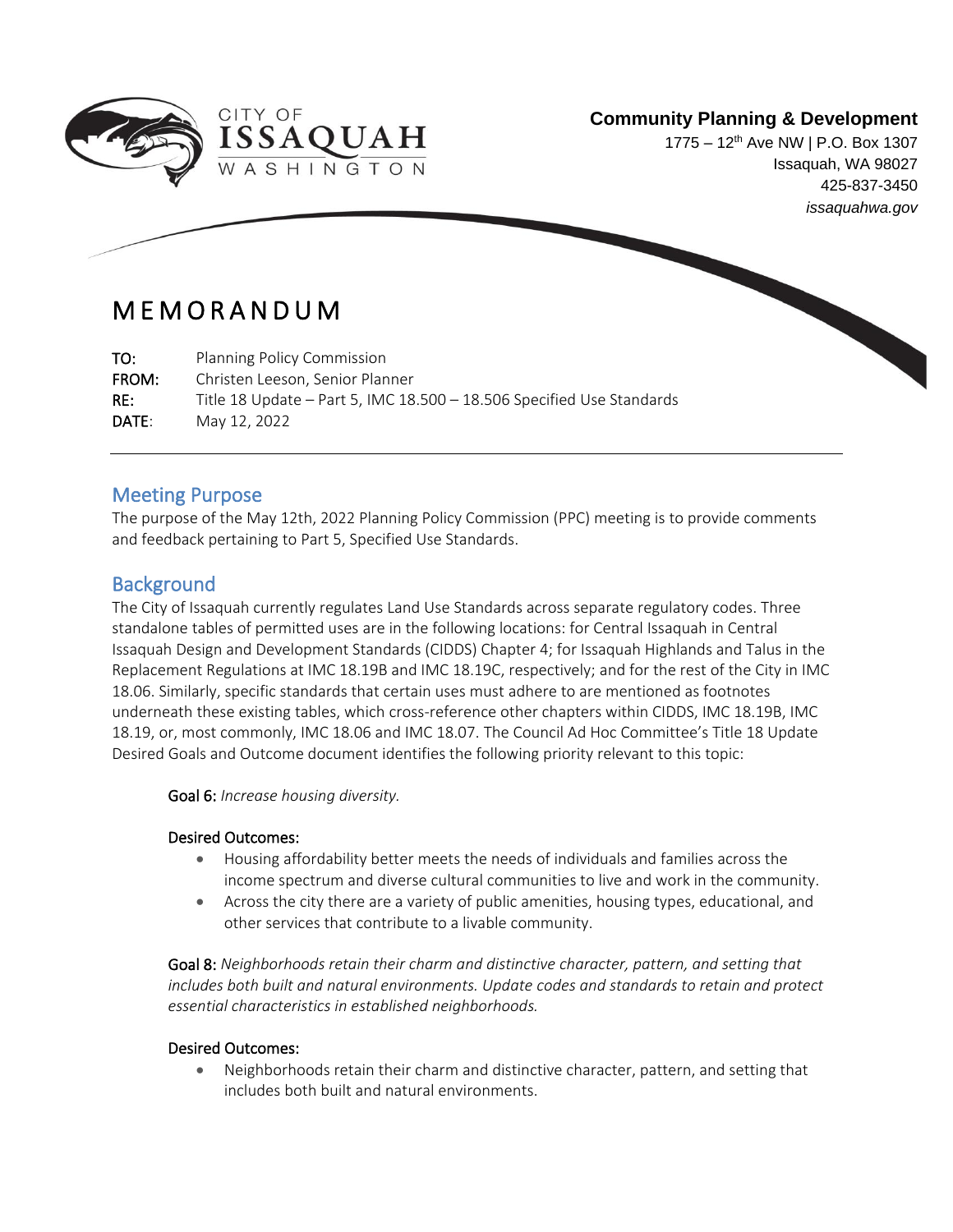#### Goal 13: *Modernize code and incorporate best practices.*

#### Desired Outcomes:

• Create a well-organized, clear code that improves public access to information; provides tools that address community needs; and helps create the kinds of places the community expects.

Draft Chapter 18.402 consolidates existing land use standards and provides cross-referencing to draft Chapter 18.500, which consolidates existing use permissions into one table.

The new draft chapters consolidate existing sections from the following documents:

- IMC 18.06 Establishment of Zoning Districts
- IMC 18.07 Required Development and Design Standards
- IMC 18.19A -- CIDDS 4, Zoning Districts, Uses and Standards Summary
- IMC 18.19B Issaquah Highlands Replacement Regulations
- IMC 18.19C Talus Replacement Regulations

The packet includes a summary of substantial changes, which focus on improvements to organization of code, process or implementation of direction from the Administration or the Commission. The following Summary describes the notable changes made.

## Summary of Changes for IMC 18.500 Specified Uses

The following summarizes the substantive changes made to develop the proposed 18.500 Land use Standards chapter and the reasoning behind it. The changes are based on the gaps analysis, previous discussions with the Planning Policy Commission, a Staff evaluation of existing code and feedback from the City attorney's office.

|    | CHANGE                                                                                                                                                                                                                                                                                                                                                     | REASON                                                                                                                                       |  |
|----|------------------------------------------------------------------------------------------------------------------------------------------------------------------------------------------------------------------------------------------------------------------------------------------------------------------------------------------------------------|----------------------------------------------------------------------------------------------------------------------------------------------|--|
| 1. | The various standards in the chapter were<br>reviewed and segregated. Standards that apply<br>across the zone were moved to 18.400, Zones.<br>For example Home Businesses, which are<br>allowed in any residential zone were moved.<br>Standards that apply to a specific use, regardless<br>of the zone, remain in Part 5. For example, Self-<br>Storage. | Existing IMC 18.07 was split up to form<br>Permitted Uses and Specified Uses. This<br>change simplifies city code and reduces<br>redundancy. |  |
|    | 2. Consolidated uses from Specified Uses and<br>removed redundant language.                                                                                                                                                                                                                                                                                | The update is to clarify existing regulations to<br>enable consistency in application and<br>regulation                                      |  |
|    | 3. The standards were organized by use, similar to<br>18.07, but more uses were identified and<br>organized into the chapters:                                                                                                                                                                                                                             | Existing IMC 18.07 was split up to form<br>Permitted Uses and Specified Uses. This                                                           |  |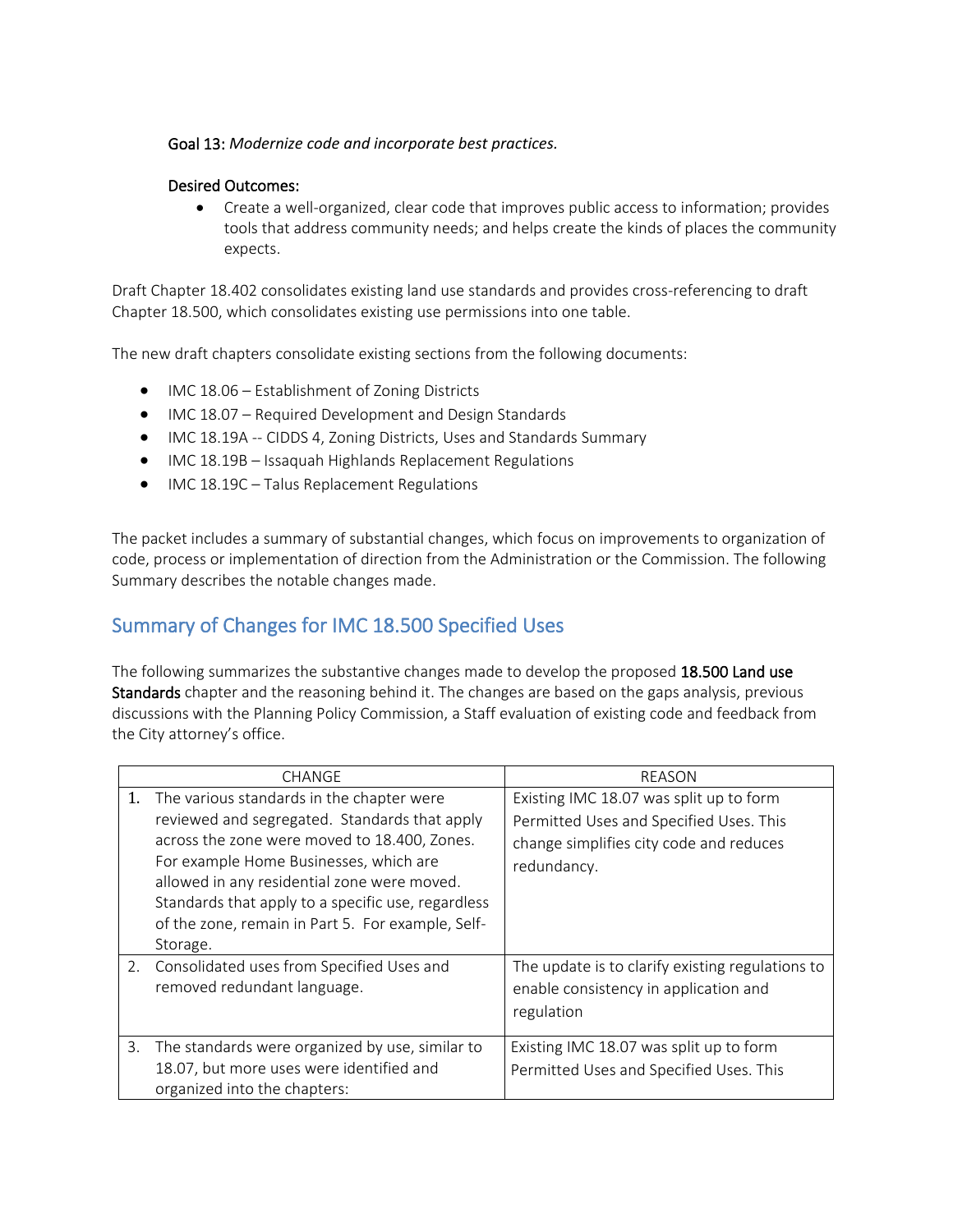|    | CHANGE                                                                                                | <b>REASON</b>                               |  |
|----|-------------------------------------------------------------------------------------------------------|---------------------------------------------|--|
|    | 18.500 Residential Use Standards<br>$\bullet$                                                         | change simplifies city code and greatly     |  |
|    | 18.502 Commercial, Retail, and Mixed                                                                  | reduces redundancy.                         |  |
|    | Standards                                                                                             |                                             |  |
|    | 18.504 Industrial Use Standards                                                                       |                                             |  |
|    | 18.506 Public, Institutional, and Open Space                                                          |                                             |  |
|    | Use Standards                                                                                         |                                             |  |
| 4. | Temporary and Accessory Use standard chapters,                                                        | Change part of code consolidation and       |  |
|    | 18.508 and 18.510 were moved to another                                                               | simplification.                             |  |
|    | section of code that will be reviewed later in the                                                    |                                             |  |
|    | project.                                                                                              |                                             |  |
| 5. | Design requirements for certain uses are                                                              | Update improves City process and            |  |
|    | consistent across the City except where there are                                                     | consistency                                 |  |
|    | architectural standards in place such as Central                                                      |                                             |  |
|    | Issaquah's Design Manual or Olde Town's                                                               |                                             |  |
|    | Architectural Standards for Single Family-Duplex                                                      |                                             |  |
|    | or where there are active Architectural Review                                                        |                                             |  |
|    | Committees such as at Issaquah Highlands and                                                          |                                             |  |
|    | Talus.                                                                                                |                                             |  |
| 6. | Exceptions and Deviations were moved to<br>Procedures and will be reviewed later in this              | Change part of code consolidation and       |  |
|    | project.                                                                                              | simplification.                             |  |
|    |                                                                                                       | Improve clarity and remove duplication      |  |
| 7. | Redundancies and duplicative text were                                                                | without making substantive changes.         |  |
|    | removed, such as code referencing procedures,                                                         |                                             |  |
|    | parking, circulation, and screening aspects of the<br>use that are being addressed in other chapters. |                                             |  |
|    |                                                                                                       | Changed for clarity and improvement to City |  |
| 8. | Standards have been written to be specific and                                                        | process                                     |  |
|    | clear. For example Roofline Variation now                                                             |                                             |  |
|    | specifies how much of a vertical offset and                                                           |                                             |  |
|    | horizontal offset for the ridge line as well as how<br>much roof pitch is necessary.                  |                                             |  |
| 9. | Residential Mixed Use was deleted because it                                                          | Improve clarity and remove duplication      |  |
|    | was determined that other sections replaced it                                                        | without making substantive changes.         |  |
|    |                                                                                                       |                                             |  |
|    | 10. Outdoor Recreation section was streamlined to                                                     | Change improves clarity so vague            |  |
|    | focus on private facilities                                                                           | components were eliminated                  |  |
|    | 11. Standards that read as guidelines-for example,                                                    | Update to provide guidance, or where        |  |
|    | "should," "encourage," "consider" verbs-were                                                          | revised to be more specific in new code.    |  |
|    | integrated into code intent sections                                                                  |                                             |  |
|    | 12. Standards that included less direct language for                                                  | Revisions improve clarity of code.          |  |
|    | requirements-for example, "shall" or "shall                                                           |                                             |  |
|    | not"-were replaced with "must" or "may not"                                                           |                                             |  |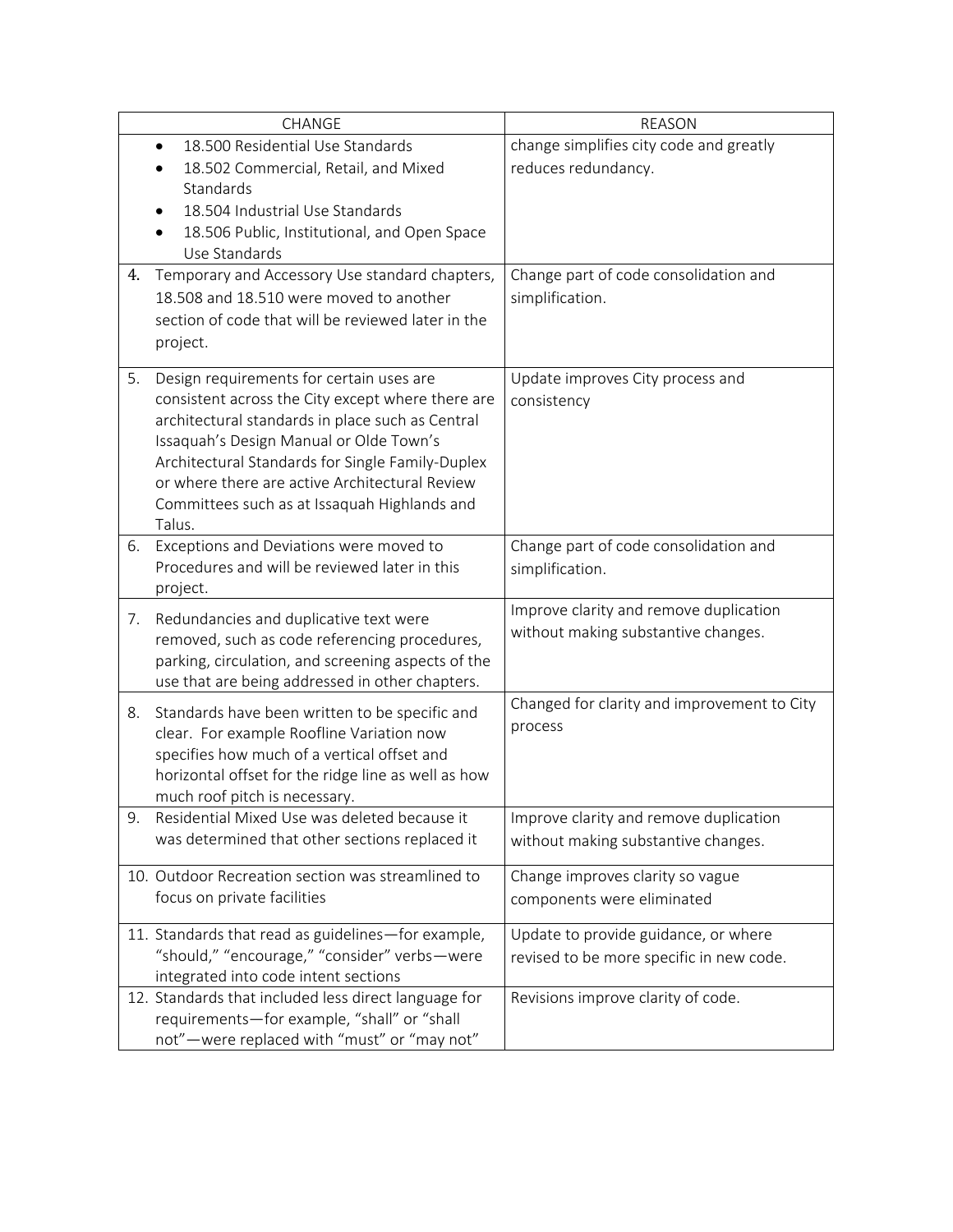### Previous Meetings

• October 28, 2021 – Joint Meeting Planning Policy Commission with Development Commission: Zoning and Uses, [\(agenda](https://issaquah.civicweb.net/document/146907?printPdf=true) / [video](https://youtu.be/fWy0JlRvJXc) / [minutes\)](https://issaquah.civicweb.net/document/148581)

## **Timeline**

- May  $12^{th}$ , 2022 Public Hearing: IMC 18.300 Subdivisions, IMC 18.400 Zones, IMC 18.402 Permitted Uses, IMC 18.404 Form and Intensity, and IMC 18.500 Land Use Standards.
- May  $26^{th}$ , 2022 Deliberation: Title  $18 -$  IMC 18.400 IMC 18.300 Subdivisions, IMC 18.400 Zones, IMC 18.402 Permitted Uses, IMC 18.404 Form and Intensity, and IMC 18.500 Land Use Standards
- September 2022 Public Hearings: Consolidated Draft Title 18 Update

#### Attachments

A. Summary of Public Comments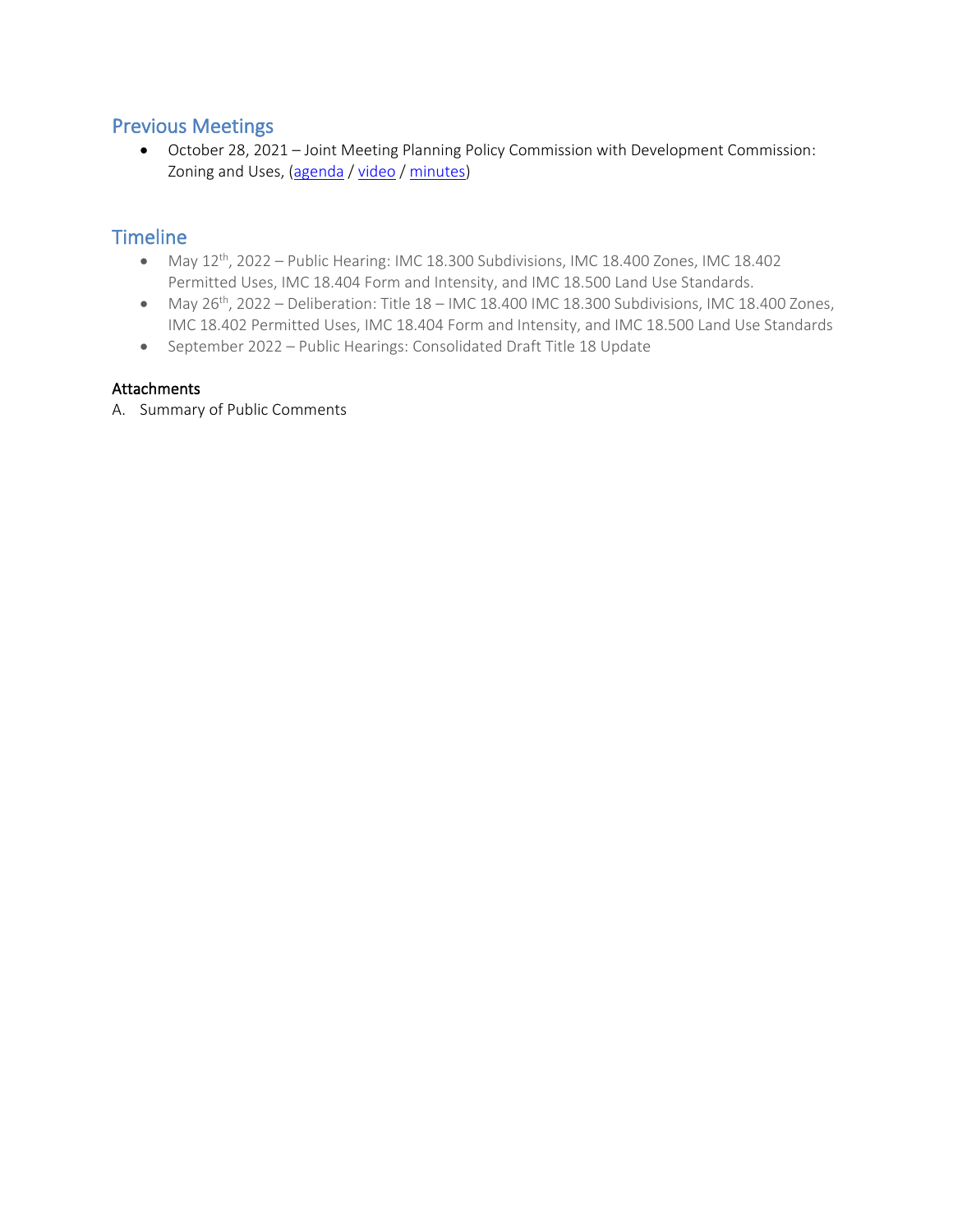| Date       | Commentor<br>Name | <b>Topic</b>       | Comment                                                                                                                                                                                                                                                                                                                                                                                                                                                                                                                                                                                                 | <b>Response Notes</b>                                                                                                                                                                                                                                                                                                                                                                                                                                                             |
|------------|-------------------|--------------------|---------------------------------------------------------------------------------------------------------------------------------------------------------------------------------------------------------------------------------------------------------------------------------------------------------------------------------------------------------------------------------------------------------------------------------------------------------------------------------------------------------------------------------------------------------------------------------------------------------|-----------------------------------------------------------------------------------------------------------------------------------------------------------------------------------------------------------------------------------------------------------------------------------------------------------------------------------------------------------------------------------------------------------------------------------------------------------------------------------|
| 7/21/2021  | Susan Neville     | Land Use Standards | Incentives need to be developed to facilitate affordable<br>housing (expedited permits, reduced fees etc) - things<br>that will save a builder significant money, otherwise they<br>will only build what makes them the most profit                                                                                                                                                                                                                                                                                                                                                                     | Affordable housing credits and incentives will<br>be addressed in the forthcoming section<br>18.514, Affordable Housing, later this<br>summer. No housing incentives were<br>incorporated into the Specified Use Standard<br>update. In addition to the Affordable Housing<br>chapter being drafted for this summer,<br>incentives will be considered in developing<br>the Housing Action Plan and implementing<br>regulations, as well as the upcoming Comp<br>Plan Update work. |
| 7/26/2021  | Kristi Tripple    | Land Use Standards | 18.07.430 (Manufactured Housing) Enable tiny homes as<br>ADUs. .430 (MF Stds) section 5C - min outdoor space up<br>to 48sf per unit private space. Can an element be added<br>in lieu of proximity to park space? ADU - why not one in<br>garage & in yard. Limit one to 500SF.                                                                                                                                                                                                                                                                                                                         | This update does not make substantive<br>changes to housing standards, including<br>Accessory Dwelling Unit provisions or Tiny<br>Houses. However, policy changes to housing<br>and uses will occur with the Comprehensive<br>Plan Update. Outdoor space is now discussed<br>in the Community Spaces and Green Necklace<br>chapter of code, IMC 18.612, and will be<br>considered in the next phase of review                                                                     |
| 9/9/2021   | Mary Lynch        | Land Use Standards | Cluster development has required reduction of buffers<br>and also portions of HOA to be consider protected open<br>space - Yet there is really nothing in existing Code that<br>encourages new owners to maintain these areas or<br>protect them from encroachments by other property<br>owners.                                                                                                                                                                                                                                                                                                        | Policy discussions are ongoing on the use of<br>Cluster Development standards. For this draft<br>existing text is maintained                                                                                                                                                                                                                                                                                                                                                      |
| 10/28/2021 | Tia B. Heim       | Land Use Standards | The UV-COM/RET zoning has created non-conforming<br>situations for non-residential uses and made develop<br>economically unfeasible, which leads to undevelopable<br>vacant parcels. No development has occurred in the<br>Highlands since the DA has been terminated. Believes<br>the community would like more retail uses in the<br>Highlands.<br>Specific concerns: 50% structure parking requirement<br>and 1.0 FAR minimum.<br>Would like the City to seek and consider expert feedback<br>on market viability of particular uses. Thinks<br>consolidating zoning designations is a good idea and | This code update did not change use<br>standards or consolidate zoning for the UV-<br>COM/RET zone. However, the commenter<br>brings up important policy issues that the City<br>will consider in future code analysis work or<br>during land use analysis for the<br>Comprehensive Plan update.                                                                                                                                                                                  |

# B. Summary of Public Comments